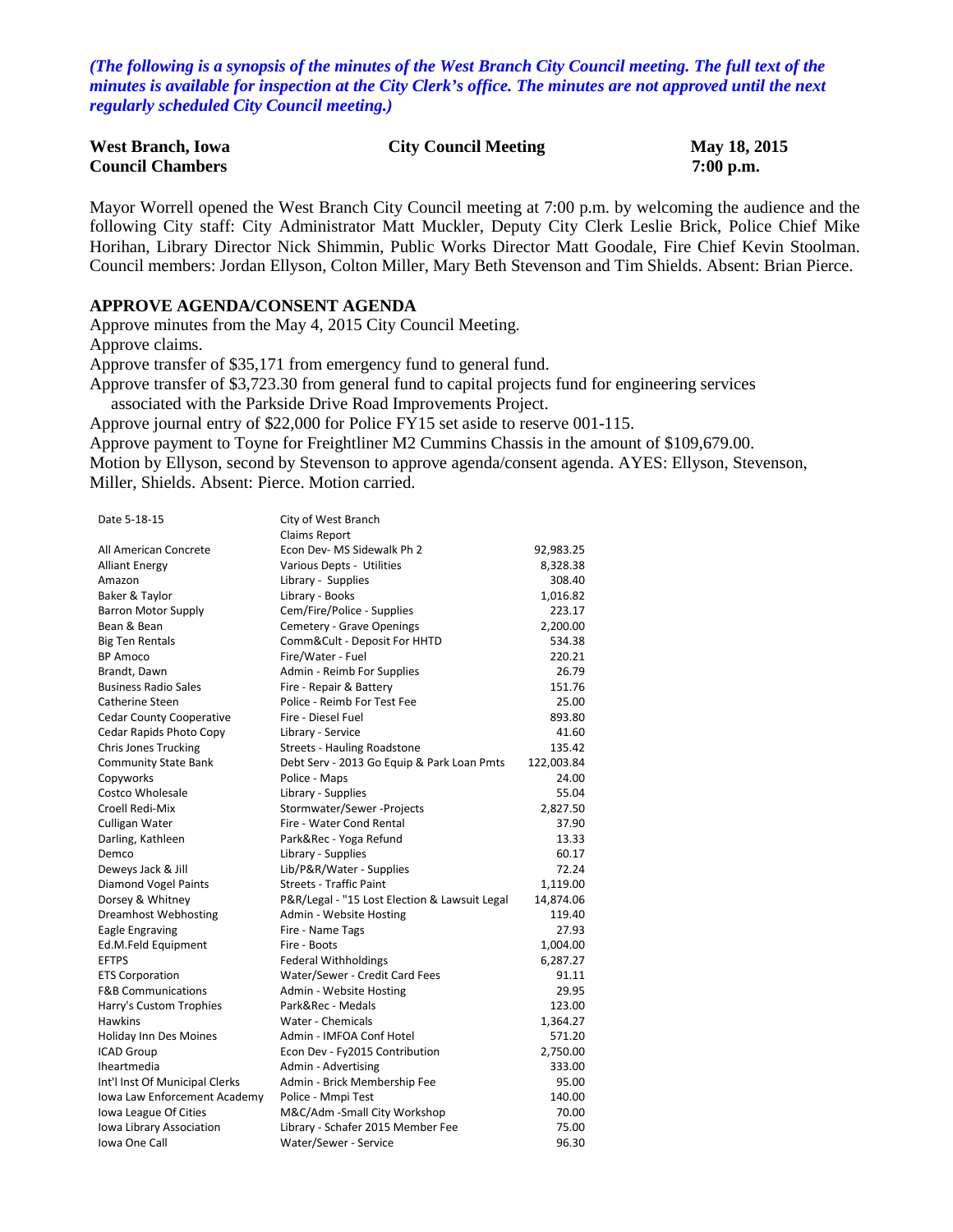| <b>Iowa Prison Industries</b>                             | Streets - Signs                                             | 63.50                |
|-----------------------------------------------------------|-------------------------------------------------------------|----------------------|
| Iowa State University                                     | Fire - Ff1 Training                                         | 50.00                |
| Joey Wenndt                                               | Fire - May Training                                         | 150.00               |
| Johnson County Refuse                                     | Recycling - April                                           | 4,622.50             |
| Kevin Olson                                               | Legal Services For May                                      | 1,500.00             |
| Kingdom Graphics                                          | Park&Rec-Summer League Shirts                               | 1,815.50             |
| Knoche, Rebecca                                           | Library - Reimb For Conf Trng                               | 343.90               |
| Kromminga Motors                                          | Fire - Part & Service                                       | 304.50               |
| Lenoch & Cilek                                            | Sewer - Supplies                                            | 13.99                |
| <b>Liberty Communications</b>                             | Various Depts - Phone Service                               | 1,219.16             |
| Linn County R.E.C.                                        | <b>Streets - Utilities</b>                                  | 138.00               |
| Lynch's Excavating                                        | Water/Stormwater - Curb Stop Repairs & Proj                 | 18,155.24            |
| Lynch's Plumbing                                          | Water - Curb Stop Repairs                                   | 1,030.00             |
| Med Compass                                               | Fire - Hazmat Physicals                                     | 5,366.00             |
| Menards                                                   | Water - Supplies                                            | 944.02               |
| Midwest Janitorial Service                                | Lib/Th/Adm/Police - Cleaning                                | 646.56               |
| <b>Municipal Supply</b>                                   | Water - Supplies                                            | 550.00               |
| Oasis Electric                                            | Fire/Econ Dev - Service Ice Machine/Service                 | 1,914.31             |
| Overdrive                                                 | Library - Ebooks                                            | 239.09               |
| Payroll Expense                                           | Payroll Expense - 5-8-15                                    | 27,461.91            |
| <b>Pitney Bowes</b>                                       | Adm/Water/Sewer - Postage                                   | 500.00               |
| Play It Again Sports                                      | Park&Rec - Summer League Supplies                           | 1,469.98             |
| Plumbers Supply Co.                                       | Water - Supplies                                            | 79.39                |
| Plunkett's Pest Control                                   | Admin/Town Hall - Pest Control                              | 93.35                |
| Qc Analytical Services                                    | Sewer - Testing                                             | 730.00               |
| Quad City Safety                                          | Fire - Service Repairs                                      | 502.36               |
| Quill Corp                                                | Lib/P&R/Adm/Cable - Supplies                                | 268.33               |
| <b>River Products Company</b>                             | Streets - Roadstone                                         | 427.31               |
| S & S Flatwork                                            | <b>Streets - City Sidewalk Repairs</b>                      | 8,475.00             |
| Shanelle Peden                                            | Cable-Videotaping                                           | 150.00               |
| The Book Farm                                             | Library - Supplies                                          | 46.91                |
| The Library Store                                         | Library - Supplies                                          | 58.18                |
| <b>Tipton Electric Motors</b><br>Toynes Ia. Fire Trk.Serv | Fire - Supplies & Service<br>Fire- Chassis For New Fire Trk | 145.70<br>109,679.00 |
| Treasurer State Of Iowa                                   | Iowa Sales Tax Pmt Ach                                      | 2,743.04             |
| Uniform Den Inc.                                          | Police - Uniform Shirt Carrier/Name Tag                     | 442.63               |
| U Of I: State Hygienic Lab                                | Water - Testing                                             | 25.00                |
| <b>UPS</b>                                                | Sewer - Shipping                                            | 80.26                |
| Upstart                                                   | Library - Supplies                                          | 11.00                |
| US Bank Equipment Finance                                 | Library/Admin - Copier Leases                               | 312.22               |
| Veenstra & Kimm Inc.                                      | Adm/P&Z/Cap Proj- Various Eng                               | 4,346.55             |
| <b>Verizon Wireless</b>                                   | Various Depts - Phone Service                               | 774.64               |
| Wageworks                                                 | Flex - Hcfsa 2014 & 2015                                    | 277.00               |
| Waite, Tabitha                                            | Park&Rec - Refund                                           | 35.00                |
| Walmart                                                   | Library - Supplies                                          | 163.57               |
| <b>Water Solutions</b>                                    | Water - Chemicals                                           | 2,541.06             |
| Wellmark, Inc.                                            | Adm- Annual Flex & Claims Fee                               | 524.80               |
| West Branch Ford                                          | Water - Service 02 & 03 Ranger                              | 690.70               |
| <b>West Branch Times</b>                                  | Legal - Publications                                        | 1,566.08             |
| <b>WEX Bank</b>                                           | Police/Water - Fuel                                         | 1,344.74             |
| Wolf, Travis                                              | Fire - Reimb For Mileage Trng                               | 219.83               |
|                                                           | <b>Grand Total</b>                                          | 466,605.30           |
| <b>Fund Totals</b>                                        |                                                             |                      |
| 001 General Fund                                          | 275,322.92                                                  |                      |
| 022 Civic Center                                          | 701.00                                                      |                      |
| 031 Library                                               | 8,563.41                                                    |                      |
| 110 Road Use Tax                                          | 2,105.36                                                    |                      |
| 112 Trust And Agency                                      | 7,321.53                                                    |                      |
| 226 Go Debt Service                                       | 122,003.84                                                  |                      |
| 302 Parkside Dr Imp Cap Proj                              | 3,723.30                                                    |                      |
| 600 Water Fund                                            | 22,227.50                                                   |                      |
| 610 Sewer Fund                                            | 8,067.15                                                    |                      |
| 740 Storm Water Utility                                   | 16,292.29                                                   |                      |
| 950 BC/BS Flexible Benefit                                | 277.00                                                      |                      |
| <b>Grand Total</b>                                        | 466,605.30                                                  |                      |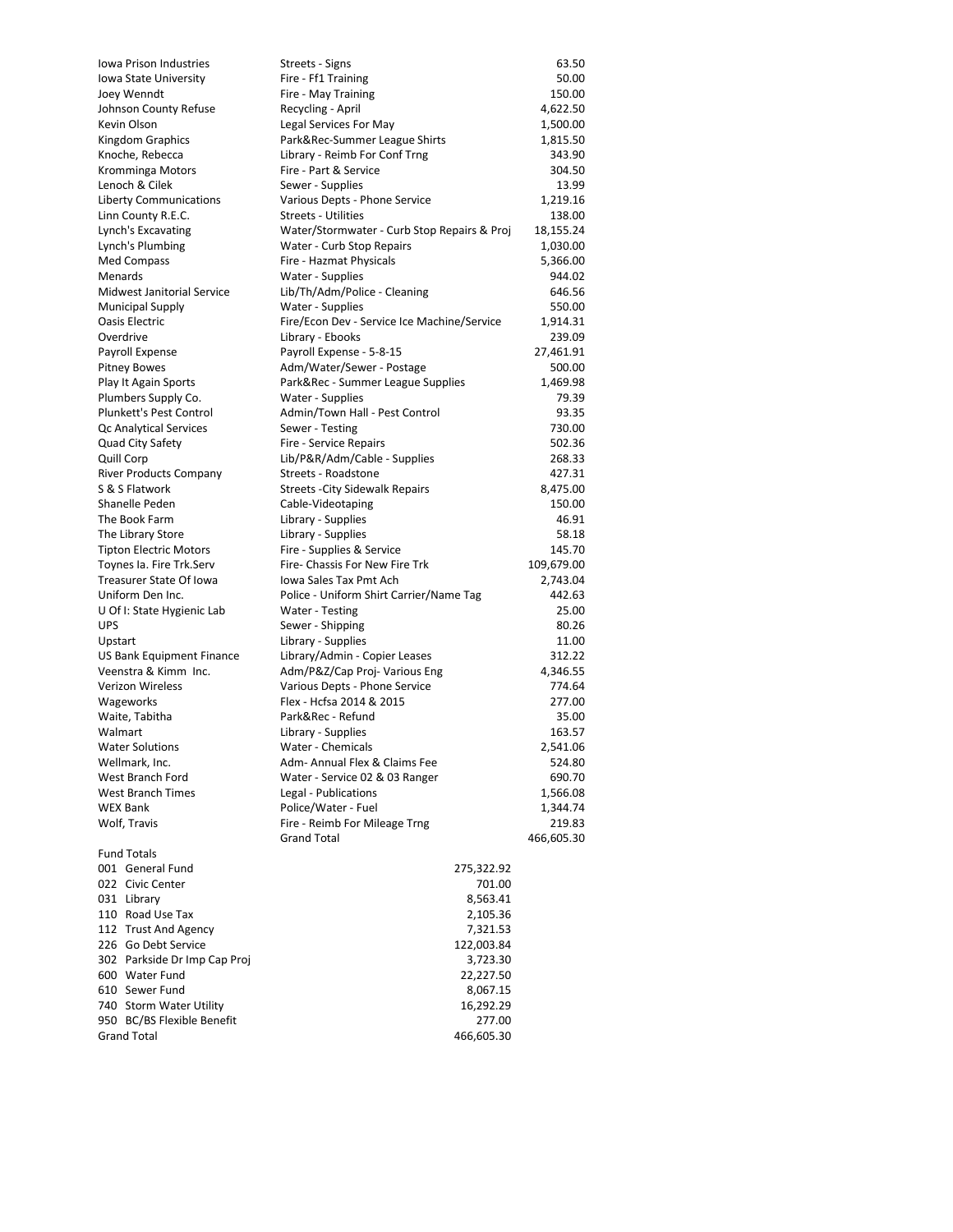#### **PUBLIC HEARING/NON-CONSENT AGENDA**

Third Reading of Ordinance 727 amending Chapter 55 "Animal Protection and Control."/Move to action. Motion by Shields, second by Miller to approve Ordinance 727. AYES: Shields, Miller, Ellyson, Stevenson. Absent: Pierce. Motion carried.

#### **ORDINANCE NO. 727**

AN ORDINANCE AMENDING CHAPTER 55 "ANIMAL PROTECTION AND CONTROL"

WHEREAS, the Animal Control Commission annually reviews Animal Protection and Control provisions contained within the City Code; and WHEREAS, the Commission finds it appropriate to revisit the penalty provisions related to classification of animals, animal neglect and other violation of Chapter 55; and

WHEREAS, the Commission also finds it appropriate to clarify the requirements of 55.10 Animal at Large Prohibited in relation to the West Branch Dog Park of Chapter 55; and

WHEREAS, the Commission has put forth recommendation to the City Council on this matter.

NOW, THEREFORE, BE IT ORDAINED:

Section 1. Amendment. The Code of Ordinances of the City of West Branch is hereby amended by deleting Section 55.21 in its entirety and replacing it with a new Section 55.21 of the Code of Ordinances, which will read as follows:

55.21 PENALTIES. Any violation of this chapter shall be considered a simple misdemeanor or municipal infraction as provided in Chapter 4 of this Code of Ordinances. The following three schedules of civil penalties shall apply for violations punished as a municipal infraction in any 12-month period:

1. Penalties pertaining to Section 55.03 ANIMAL NEGLECT – Minimum fine of \$500 and up to 30 days in jail.

2. Penalties pertaining to Section 55.16 CLASSIFICATION OF ANIMALS

| A. Level 1:                                                                   |       |
|-------------------------------------------------------------------------------|-------|
| $(1)$ First offense:                                                          | \$25  |
| (2) Second offense:                                                           | \$50  |
| (3) Third offense:                                                            | \$75  |
| (4) Fourth and subsequent offenses                                            | \$100 |
| B. Level 2:                                                                   |       |
| $(1)$ First offense:                                                          | \$30  |
| (2) Second offense:                                                           | \$60  |
| (3) Third offense:                                                            | \$90  |
| (4) Fourth and subsequent offenses                                            | \$120 |
| $C.$ Level 3:                                                                 |       |
| $(1)$ First offense:                                                          | \$75  |
| (2) Second offense:                                                           | \$100 |
| (3) Third offense:                                                            | \$150 |
| (4) Fourth and subsequent offenses                                            | \$200 |
| D. Level 4: \$200                                                             |       |
| 3. Penalties pertaining to all other sections of Chapter 55 of the City Code: |       |
| A. First offense:<br>\$25                                                     |       |
| B. Second offense:<br>\$50                                                    |       |
| C. Third offense:<br>\$100                                                    |       |
| \$150<br>D. Fourth and subsequent offenses                                    |       |

Section 2. Amendment. The Code of Ordinances of the City of West Branch is hereby amended by deleting the first sentence of Subsection 55.10(1) and replacing it with the following:

1. It shall be unlawful for any person to permit any animal to be at large or stray beyond the property of such person unless such animal is restrained by leash, within the confines of the West Branch Animal Park, or confined within a motor vehicle.

Section 3 Conflicts. All ordinances or parts of ordinances not specifically provided for and in conflict with the provisions of this ordinance are hereby repealed.

Section 4. Adjudication. If any section, provision, or part of this ordinance shall be adjudged to be invalid or unconstitutional, such adjudication shall not affect the validity of the ordinance as a whole or any section, provision or part thereof not adjudged invalid or unconstitutional.

Section 5. Effective Date. This ordinance shall be in full force and effect after its passage, approval and publication as required by law. Passed and approved this 18th day of May, 2015.

First Reading: April 20, 2015<br>Second Reading: May 4, 2015 Second Reading:

Third Reading: May 18, 2015

\_\_\_\_\_\_\_\_\_\_\_\_\_\_\_\_\_\_\_\_\_\_\_\_\_\_\_\_\_ Mark Worrell, Mayor

ATTEST:

\_\_\_\_\_\_\_\_\_\_\_\_\_\_\_\_\_\_\_\_\_\_\_\_\_\_\_\_\_\_\_\_\_ Matt Muckler, City Administrator/Clerk

#### Second Reading of Ordinance 730 amending Title "Building Permit Fees," Chapter 155 "State Building Code."/Move to action.

Motion by Ellyson, second by Stevenson to approve Second Reading of Ordinance 730. AYES: Ellyson, Stevenson, Miller, Shields. Absent: Pierce. Motion carried.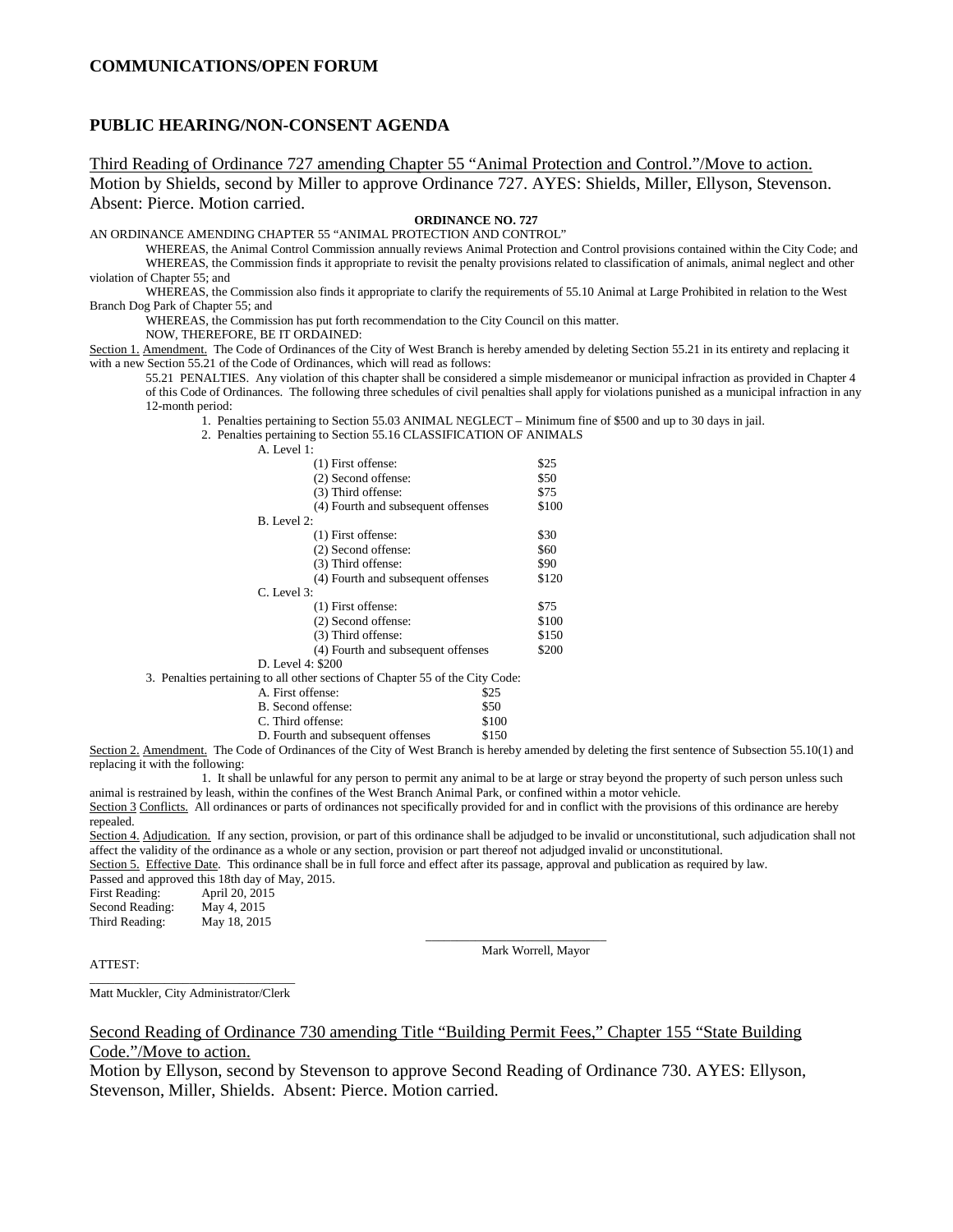Public Hearing on the Proposed Tax Increment Rebate Development Agreement with Casey's Marketing Company in an amount not to exceed \$561,348.65.

Entered public hearing at 7:03 p.m. No comments from the public. Resumed regular meeting at 7:04 pm.

Resolution 1311, approving a Tax Increment Rebate Development Agreement with Casey's Marketing Company in an amount not to exceed \$561,348.65./Move to action.

LeAnne Krell, Casey's legal counsel introduced herself and offered to answer any questions the Council had regarding the agreement. Olson reminded the Council that the rebate was for Casey's paying for road improvements not needed to build their store, but improvements the City needed to accommodate their business and other surrounding businesses. Muckler wanted to make the Council aware of an amendment to the agreement that would allow Casey's to approach the City Council with a request for an extension in the case that contaminated soil delayed the project.

Motion by Ellyson, second by Shields to approve Resolution 1311. AYES: Ellyson, Shields, Miller, Stevenson. Absent: Pierce. Motion carried.

# Resolution 1185, approving Casey's General Store Site Plan./Move to action.

Wally Peld of Peld's Engineering Company provided an overview of the Casey's Project. The new store will have the new look with a sandwich shop on one side, a small dining area, more open space, 16 fueling stations and outdoor landscaping. Schechinger also commented that Tidewater and Industrial Drives would be line-up and a sidewalk would be constructed in front of McDonald's as part of this project.

Motion by Stevenson, second by Ellyson to approve Resolution 1185. AYES: Stevenson, Ellyson, Shields, Miller. Absent: Pierce. Motion carried.

Public Hearing on amending the current budget for the fiscal year ending June 30, 2015. Entered public hearing at 7:11 p.m. No comments from the public. Resumed regular meeting at 7:12 pm.

Resolution 1306, amending the current budget for the fiscal year ending June 30, 2015./Move to action. Motion by Stevenson, second by Miller to approve Resolution 1306. AYES: Stevenson, Miller, Ellyson, Shields. Absent: Pierce. Motion carried.

## Resolution 1308, approving a water connection agreement with Derrick Miller dba Fox Run Golf & Country Club. /Move to action.

Stevenson requested that the City pursue a municipal infraction against Derrick Miller for the egregious offense citing that Miller choose to bypass the City's water supply posing a public health concern. Stevenson felt a financial penalty was warranted. Council agreed and directed City Attorney Olson to amend the water connection agreement and issue a municipal infraction.

Motion by Ellyson, second by Miller to approve the amended Resolution 1308. AYES: Ellyson, Miller, Shields, Stevenson. Absent: Pierce. Motion carried.

Resolution 1339, approving independent financial consultant fees associated with the issuance of General Obligation Bonds, Series 2015 to finance projects related to the City's Capital Improvement Plan./Move to action. Motion by Shields, second by Ellyson to approve Resolution 1339. AYES: Shields, Ellyson, Miller, Stevenson. Absent: Pierce. Motion carried.

Resolution 1310, setting the date for a public hearing on proposal to enter into a General Obligation Corporate Purpose Loan Agreement./Move to action.

Muckler stated that this loan would be for the West Branch CIP for future improvements for 4<sup>th</sup> Street, intersections at Main and Foster, Main and Oliphant, and pedestrian crossings at Pedersen Street and Scott Drive.

Motion by Stevenson, second by Miller to approve Resolution 1310. AYES: Stevenson, Miller, Ellyson, Shields. Absent: Pierce. Motion carried.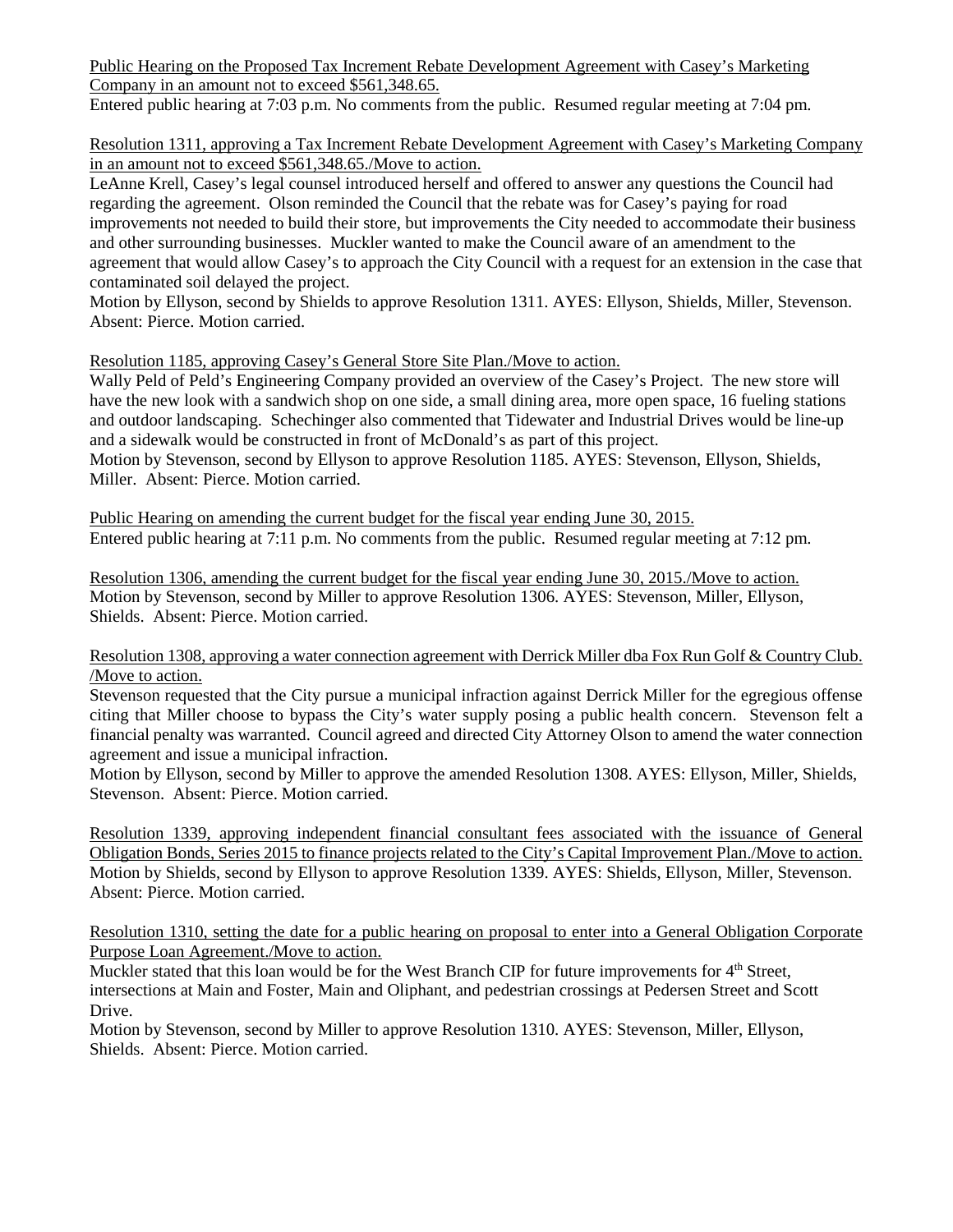Resolution 1312, approving the City of West Branch Public, Education, and Government Cable Access Channel Policy./Move to action.

Motion by Stevenson, second by Miller to approve Resolution 1312. AYES: Stevenson, Miller, Ellyson, Shields. Absent: Pierce. Motion carried.

Resolution 1313, approving acceptance of \$10,000 from Michael Furman for storm water and sidewalk improvements for Pedersen Valley Part One, Lot Three./Move to action.

Shields questioned if the amount provided by Furman would cover the costs of the needed improvements. Schechinger provided the engineers estimate to be closer to \$18,000.00. Stevenson felt that the amount was too low based on Schechinger's estimate. Worrell commented that Furman approached him in 1999 at the time the property was developed and suggested \$10,000 as a fair price for the improvements at that time. Muckler stated that a check in hand now was preferable to having to seek funding from Mr. Furman at some point in the future, but that whether or not to accept the amount proposed by Mr. Furman is a decision of the Council. Motion by Miller, second by Ellyson to approve Resolution 1313. AYES: Miller, Ellyson, Shields. NAYS: Stevenson. Absent: Pierce. Motion carried.

Resolution 1314, declaring two summer camp day trips as public purposes and approving funding for transportation. /Move to action.

Motion by Ellyson, second by Shields to approve Resolution 1314. AYES: Ellyson, Shields, Miller, Stevenson. Absent: Pierce. Motion carried.

Resolution 1322, approving two agreements with Windstar Lines, Inc. in the amount of \$3,220.00 for transportation related to West Branch Day Camps. /Move to action.

Motion by Shields, second by Ellyson to approve Resolution 1322. AYES: Shields, Ellyson, Miller, Stevenson. Absent: Pierce. Motion carried.

Resolution 1315, approving a special event lease agreement with M&M Golf Cars, LLC of Bettendorf, IA in the amount of \$470 for use during the Hoover's Hometown Days Celebration from August 7-8, 2015./Move to action. Motion by Ellyson, second by Stevenson to approve Resolution 1315. AYES: Ellyson, Stevenson, Miller, Shields. Absent: Pierce. Motion carried.

Resolution 1316, approving an agreement for the rental of a mechanical bull from Wildwood Smokehouse & Saloon of Iowa City, IA in the amount of \$800 for the Hoover's Hometown Days Celebration on August 8, 2015./Move to action.

Motion by Ellyson, second by Stevenson to approve Resolution 1316. AYES: Ellyson, Stevenson, Miller, Shields. Absent: Pierce. Motion carried.

Resolution 1317, approving an agreement with Pony Go Round Pony Rides in the amount of \$1,200.00 for Hoover's Hometown Days Celebration on August 8, 2015./Move to action. Motion by Ellyson, second by Stevenson to approve Resolution 1317. AYES: Ellyson, Stevenson, Miller, Shields. Absent: Pierce. Motion carried.

Resolution 1318, approving an agreement with Funny Face Designs by Lori in the amount of \$600.00 for the Hoover's Hometown Days Celebration on August 8, 2015./Move to action. Motion by Ellyson, second by Stevenson to approve Resolution 1318. AYES: Ellyson, Stevenson, Miller, Shields. Absent: Pierce. Motion carried.

Resolution 1319, approving an agreement with Magician Rick Eugene in the amount of \$350.00 for the Hoover's Hometown Days Celebration on August 8, 2015./Move to action.

Motion by Ellyson, second by Stevenson to approve Resolution 1319. AYES: Ellyson, Stevenson, Miller, Shields. Absent: Pierce. Motion carried.

Resolution 1320, approving an agreement with Hawkeye Photo Booths in the amount of \$600.00 for the Hoover's Hometown Days Celebration on August 8, 2015./Move to action.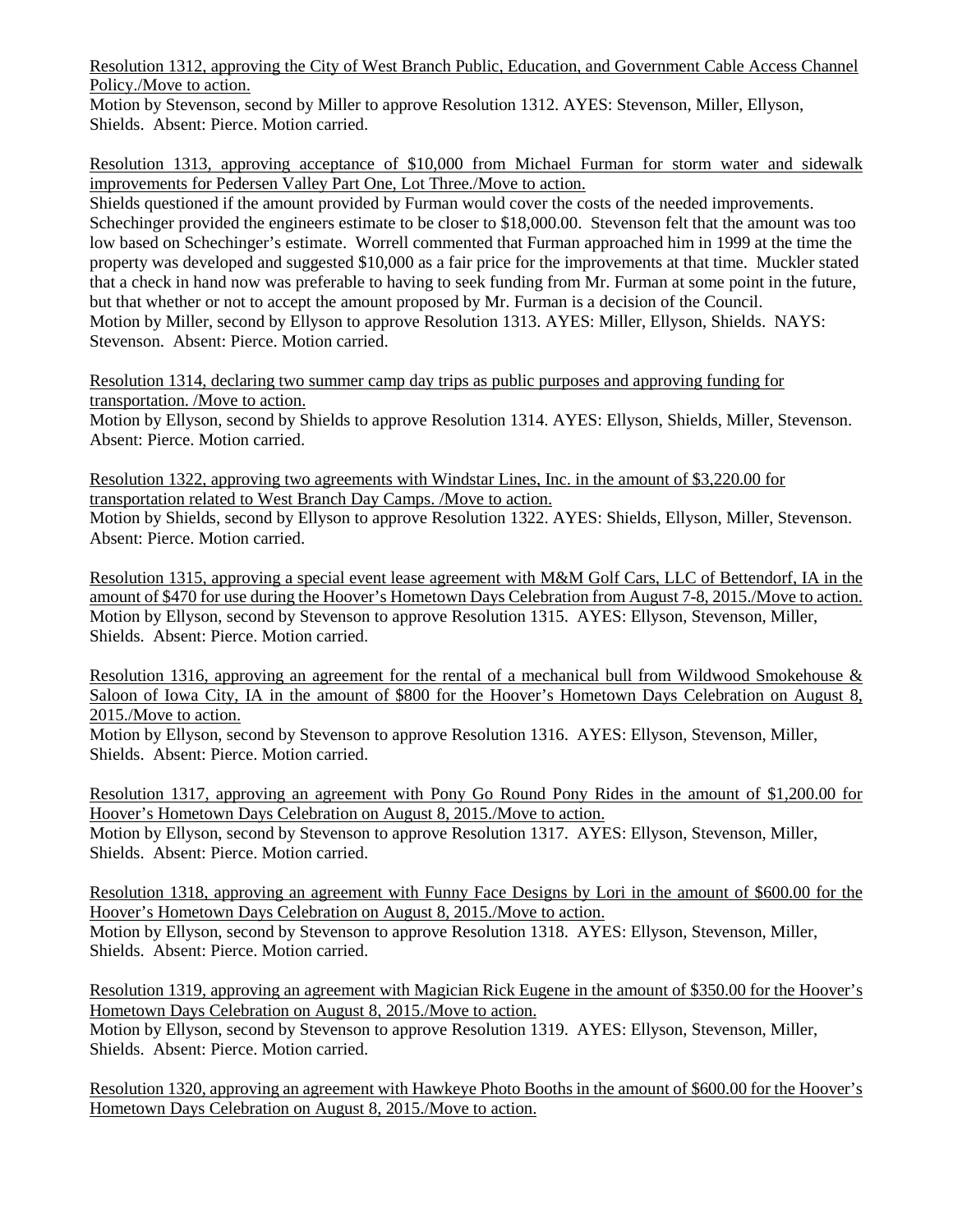Motion by Ellyson, second by Stevenson to approve Resolution 1320. AYES: Ellyson, Stevenson, Miller, Shields. Absent: Pierce. Motion carried.

Resolution 1321, approving a purchase agreement with Voss Signs LLC in the amount of \$195.00 for the Hoover's Hometown Days Celebration on August 8, 2015. /Move to action.

Motion by Ellyson, second by Stevenson to approve Resolution 1321. AYES: Ellyson, Stevenson, Miller, Shields. Absent: Pierce. Motion carried.

Resolution 1323, approving a proclamation declaring June  $7<sup>th</sup>$ -13<sup>th</sup> as Childhood Cancer Awareness Week in West Branch./Move to action.

Motion by Miller, second by Shields to approve Resolution 1323. AYES: Miller, Shields, Ellyson, Stevenson. Absent: Pierce. Motion carried.

Resolution 1336, approving Change Order Number One Revised, increasing the contract amount by \$854.66 to All American Concrete, Inc. for the Main Street Sidewalk-Phase 2 Project./Move to action. Motion by Shields, second by Ellyson to approve Resolution 1336. AYES: Shields, Ellyson, Miller, Stevenson. Absent: Pierce. Motion carried.

Resolution 1337, approving payment to All American Concrete, Inc. in the amount of \$92,983.25 for Partial Pay Estimate No. 1 Revised for the Main Street Sidewalk-Phase 2 Project./Move to action. Motion by Ellyson, second by Stevenson to approve Resolution 1337. AYES: Ellyson, Stevenson, Miller, Shields.

Absent: Pierce. Motion carried.

# **CITY STAFF REPORTS**

## City Attorney Kevin Olson and Public Works Director Matt Goodale – City Property on East Side of Creek near Lions Field.

Goodale reported that he and Muckler visited the east side of the creek last week and determined that something needs to be done to prevent additional erosion of the creek banks. The City owns the property on the eastside of the creek, however most residents on Scott Drive with properties on the east side of the creek have been maintaining the area. Goodale suggested creating a 20' buffer zone and planting native grasses and prairie flowers and posting signs to prevent further eroding. Worrell suggested a future planning session to be scheduled to assess a long term solution to the issue.

# City Engineer Dave Schechinger and Public Works Director Matt Goodale – Salt Shed Update

Schechinger reported that Seneca Companies has completed testing and that calcium and sodium (road salt) have been detected on the property at 348 Cookson Drive. From these findings, it has been determined that the City's salt shed should be moved to prevent further contamination. Muckler and Goodale met with the DNR who provided the City with options. Schechinger and Goodale recommended a 3-part solution, 1) construct a new salt shed north of the existing public works shop in FY18, 2) complete a storm water project in FY20, and 3) remove contaminated soil in FY22. Dave Peden was present and commented that he plans on retiring in the next year or so and that his property would be put up for sale. He also asked the Council to consider buying his property and moving the salt shed to that location. Councilperson Miller suggested a sit down meeting with Peden to explore that option. Council agreed and directed Muckler to send a letter to the DNR with the City's proposed timeline to correct the problem and schedule a meeting to meet with Peden to discuss a purchasing option.

# Police Chief Mike Horihan - Pedestrian and Bicycle Safety

Horihan provided pedestrian and bicycle safety reminders now that warmer weather is approaching. He referred to City Ordinance, Chapter 67-Pedestrians, and Chapter 76-Bicycle Regulations and sited a few reminders from those chapters.